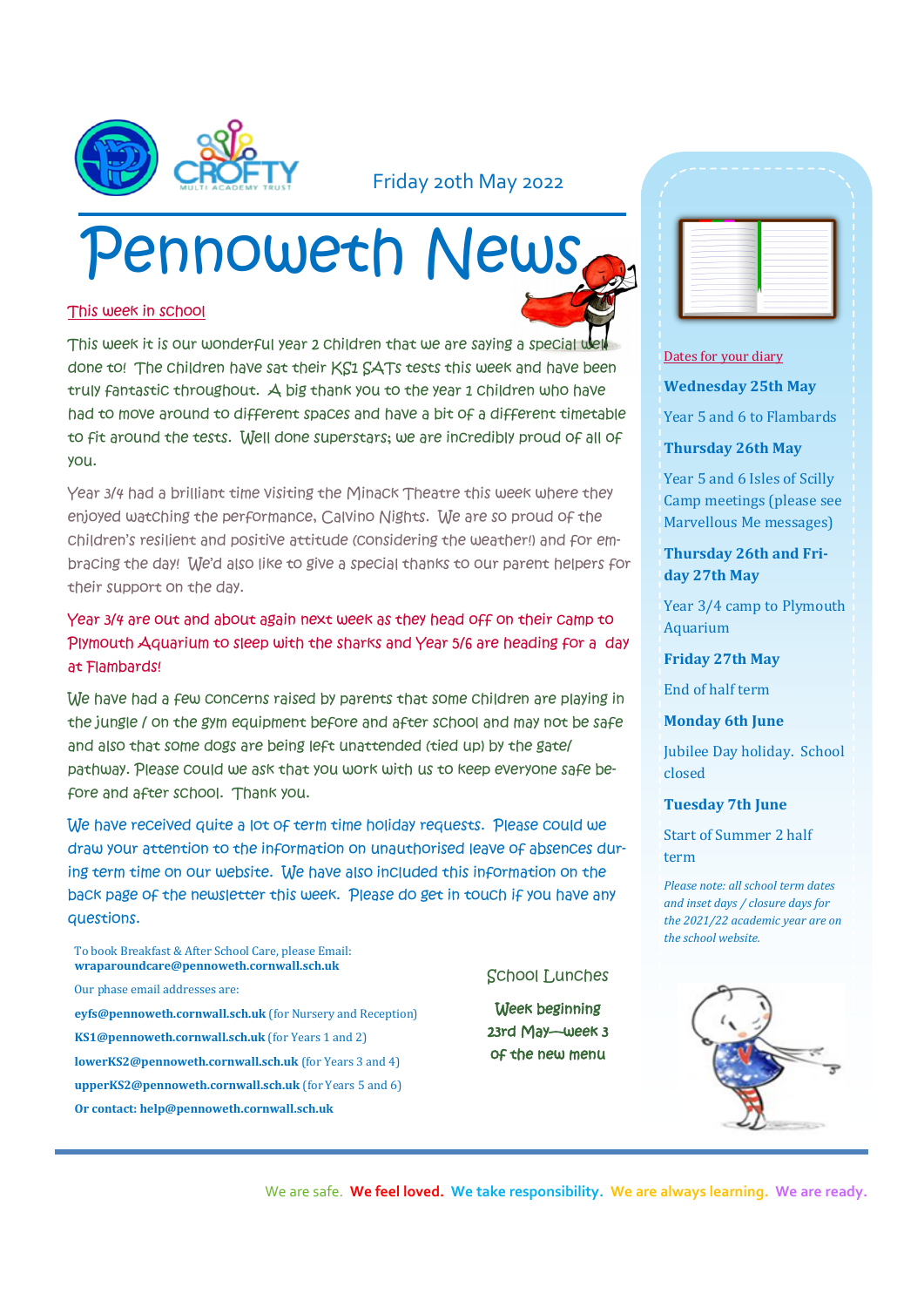## Character Qualities

We have 4 key characteristics that we are always on the lookout for! Each of these is represented by a character.

Considerate children are thoughtful, caring, sympathetic, helpful, polite, attentive, mindful and patient.

Inquisitive children are curious, inquiring, questioning, intrigued and eager to know.

Courageous children are bold, brave, valiant adventurous and determined.

Children who are being fun will be enthusiastic, excited, energetic, cheerful, light-hearted and will laugh!

We also have our Stars of the Week, who have been classroom superstars and DNA Champions for each phase.

| Quality     | Children Spotted in R, y1 and Y2 | Children Spotted in Y3, Y4, Y5 and Y6 |  |
|-------------|----------------------------------|---------------------------------------|--|
|             | Porthcurno: Lily R               | Newlyn: Loki                          |  |
| Considerate | Gwithian: Lucy                   | Mevagissey: Nathan                    |  |
|             | Marazion: Harrison               | Porthleven:Mia                        |  |
|             |                                  | Pendeen: Israel                       |  |
|             |                                  | Lizard: Jonah                         |  |
|             |                                  |                                       |  |
|             |                                  | Godrevy: Cacee                        |  |
| Inquisitive | Porthcurno: Mason B              | Newlyn: Nojus                         |  |
|             | Gwithian: Ollie                  | Mevagissey:Leon                       |  |
|             | Marazion: Tommy                  | Porthleven:Nadia                      |  |
|             |                                  | Pendeen: Travis                       |  |
|             |                                  | Lizard: Ava                           |  |
|             |                                  | Godrevy: Leo                          |  |
| Courageous  | Porthcurno: Archie               | Newlyn: Noah R                        |  |
|             | Gwithian: Nicola                 | Mevagissey: Jessica                   |  |
|             | Marazion: Cory                   | Porthleven: Harley W                  |  |
|             |                                  | Pendeen: Alex                         |  |
|             |                                  | Lizard: Nadine                        |  |
|             |                                  | Godrevy: Mylie                        |  |
|             | Porthcurno: Arianna              | Newlyn: James                         |  |
| Fun         | Gwithian: Maisie                 | Mevagissey: Reece                     |  |
|             | Marazion: Eleanor                | Porthleven: Ivy                       |  |
|             |                                  | Pendeen: Carmen                       |  |
|             |                                  | Lizard: Molly                         |  |
|             |                                  | Godrevy: Callie                       |  |
|             | Restormel: Syrus                 | Newlyn: Troy                          |  |
|             | Tintagel: Enid                   | Mevagissey: Maddison                  |  |
|             | Porthcurno: Ben                  | Porthleven: Layla                     |  |
|             | Gwithian: Lukas                  | Pendeen: Amber                        |  |
|             | Marazion: Mason                  | Lizard: Preston                       |  |
|             |                                  | Godrevy: Izzy                         |  |

We are safe champions: KS1: Tiana, LKS2: Caitlyn, UKS2: Tommy

We feel loved champions: KS1: Skyla, LKS2: Wyatt, UKS2: Livvy

We take responsibility champions: KS1: Alesha Mae LKS2: Braxon, UKS2: Ellie

We are always learning champions: Restormel: Elias, Tintagel: Thomas, KS1: Joseph, LKS2: Keira, UKS2:Bea

We are ready champions: KS1: Bella, LKS2: Eva, UKS2: Rebecca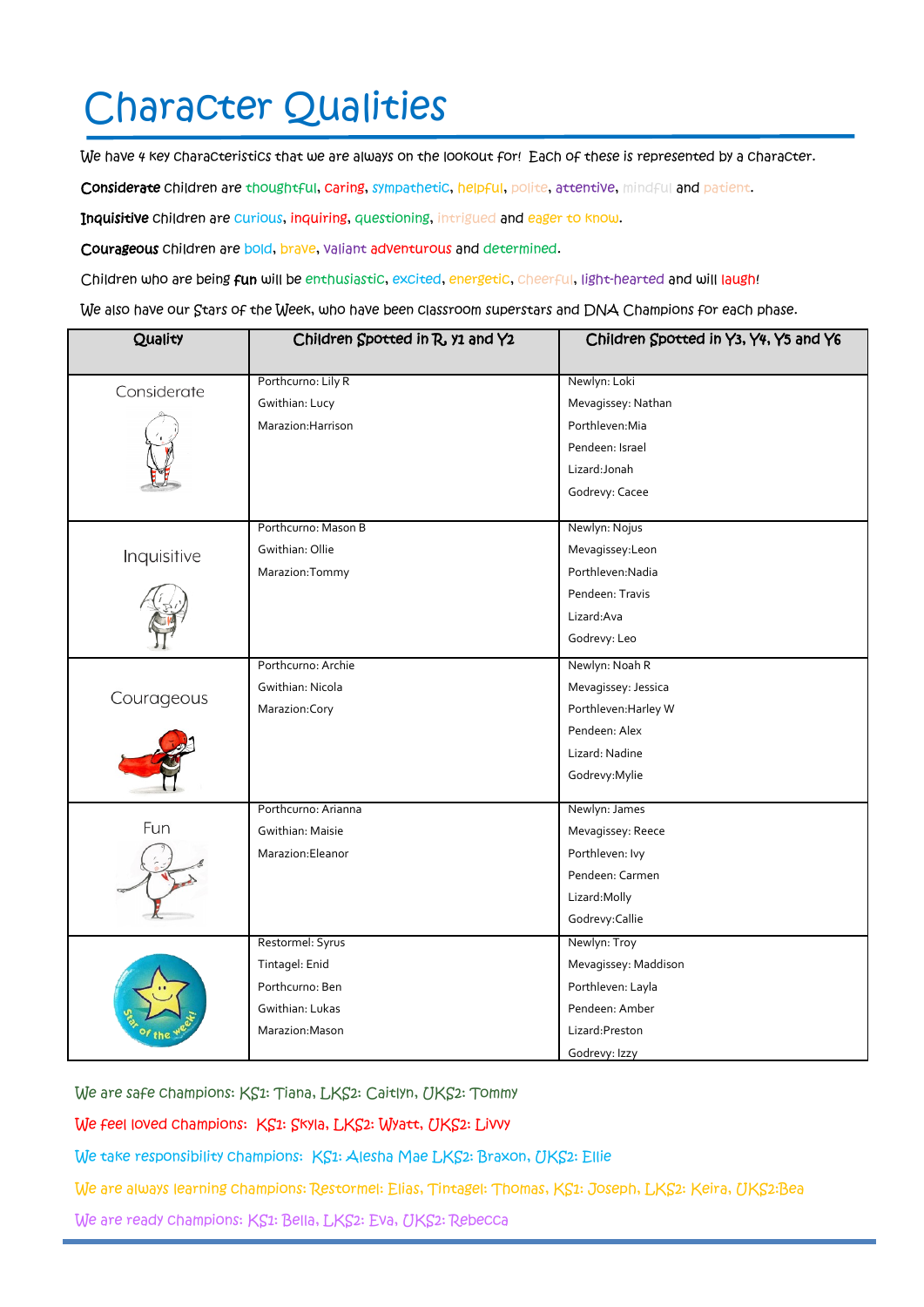## **Wellbeing**

The children have been enjoying discussing 'what motivates them' and encouraging each other to become more motivated. It's lovely to see how much they enjoy taking part in activities, especially sport.

I had a lovely opportunity with Mrs Morris's class this week (Reception). We started with one child coming out and asking the children to say one thing they found amazing about her. We had 'she is so funny", "she is kind and caring". At the end one child said, 'We all just love you!" It was very special!

It has also been good to hear the children have been open to trying new activities and making new games on the playground. We are looking forward to sharing our ideas in next week's wellbeing assembly.

We hope you have a lovely weekend and please do get in touch if you need our help.

Mrs Gaskin